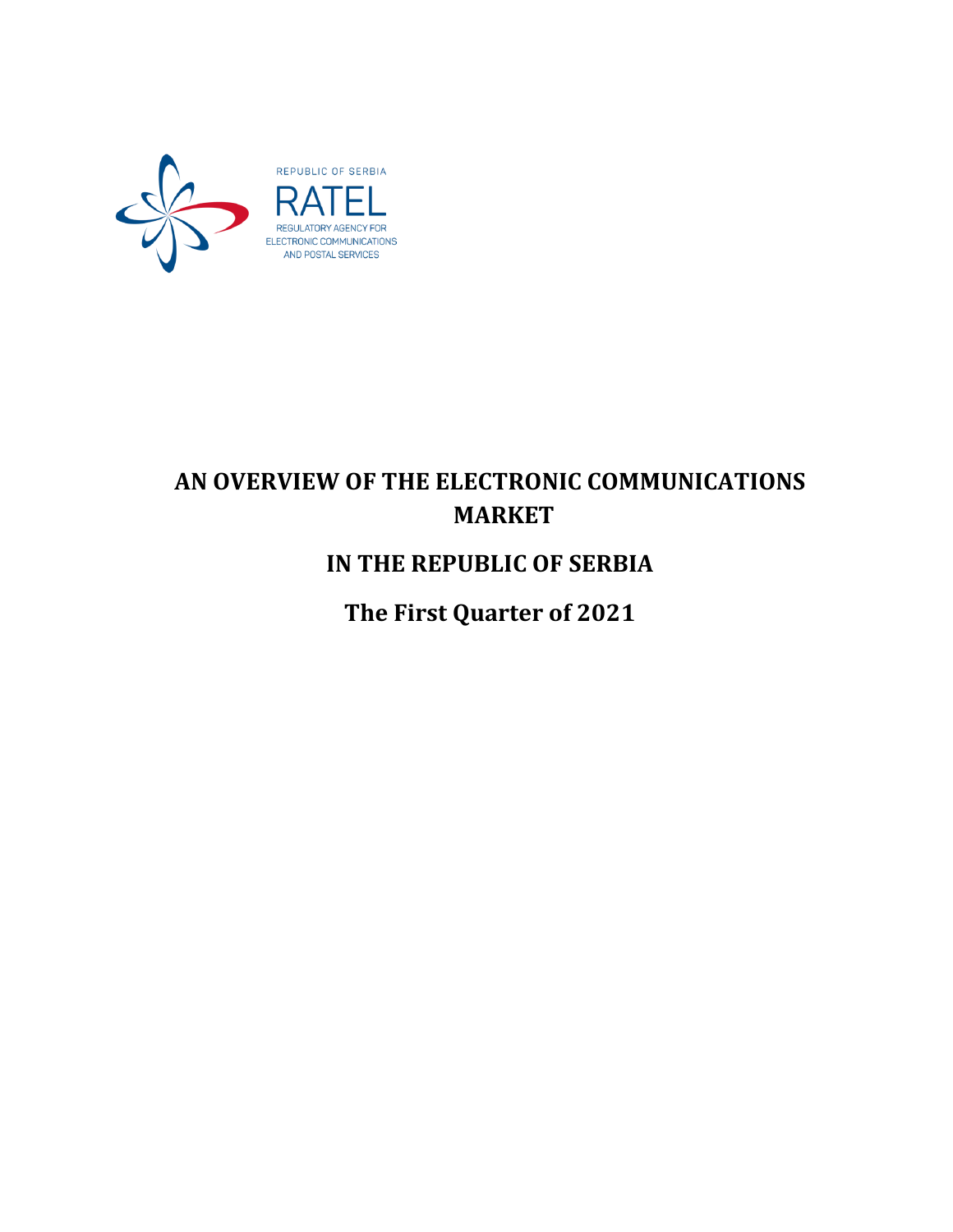The Overview presents the data for the first quarter of 2021 along with comparative data for the three previous quarters.

The presented data reflect the overall market status for each given quarter, including the actual quarterly data for the leading electronic communications operators in the Republic of Serbia, whereas the data for the rest of the market were estimated based on the data for 2020 collected in the annual questionnaires. Therefore, the total quarterly report may show discrepancies with respect to the data collected in the regular annual questionnaires. The Agency shall not be held responsible for the correctness of the data submitted by the operators in the quarterly and annual questionnaires.

Quarterly electronic communications market indicators referring to fixed telephony include the data on the operators that make up over 99% of the market, in terms of the number of subscribers. The data on the market situation include CDMA subscribers and the effectuated traffic.

Quarterly electronic communications market indicators referring to mobile telephony include the data on three mobile operators and, as of Q1 2019, the Agency also collects data on virtual mobile operators.

Quarterly electronic communications market indicators referring to Internet services include the data for the leading operators that make up approximately 93% of the market, in terms of the number of subscribers, whereas the data for the remaining 7% of the market were estimated based on the data for 2020 collected in the annual questionnaires.

Quarterly electronic communications market indicators referring to media content distribution include the data for the leading operators that make up approximately 95% of the market, in terms of the number of subscribers, whereas the data for the remaining 5% of the market were estimated based on the data for 2020 collected in the annual questionnaires.

Quarterly electronic communications market indicators referring to bundled services include the data for the leading operators that make up approximately 98% of the market, whereas the data for the remaining 2% of the market were estimated based on the data for 2020 collected in the annual questionnaires.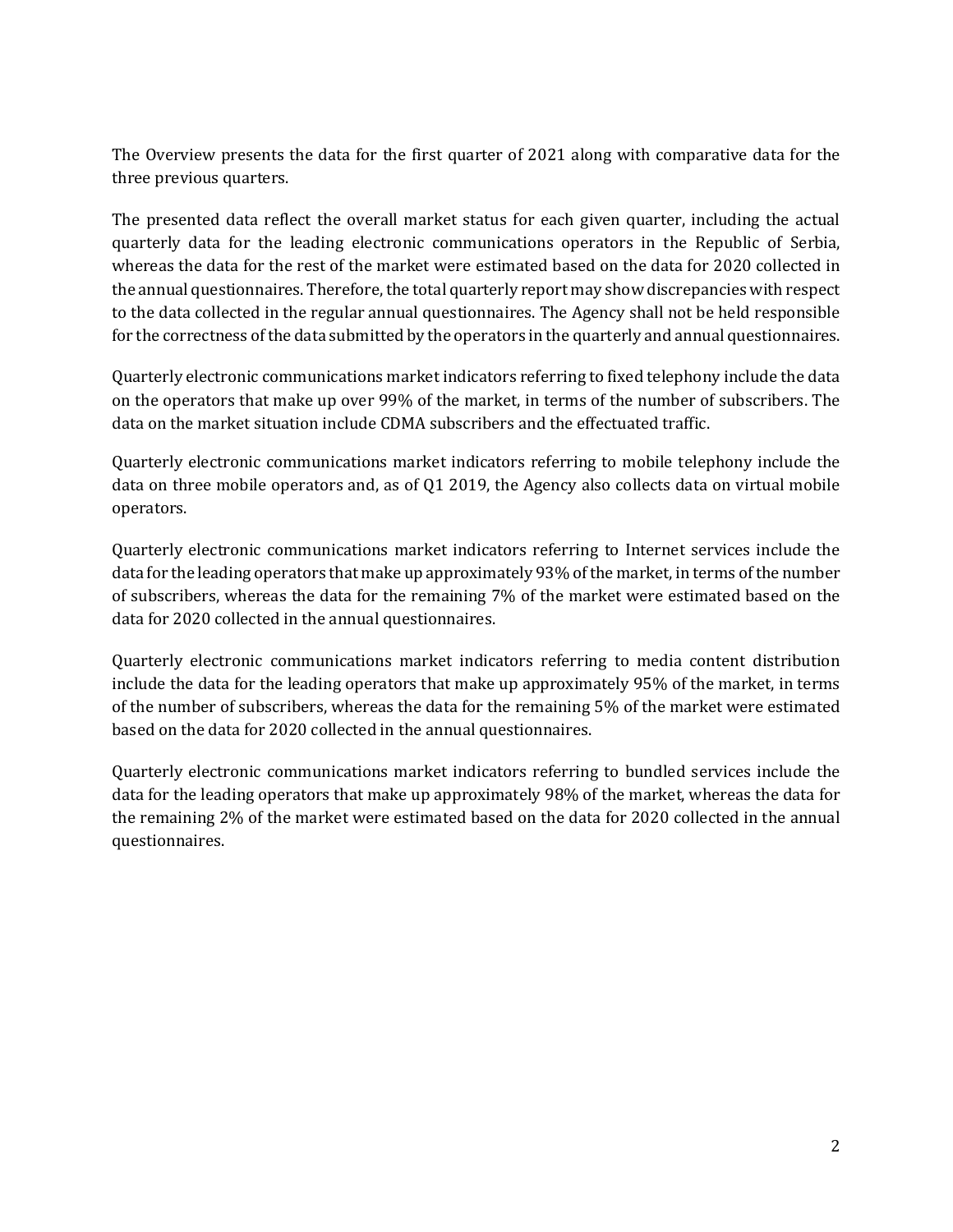### **Public Fixed Telecommunications Networks and Services**

Compared to the previous quarter, both the number of fixed telephony subscribers and the generated traffic in Q1 2021 have decreased. Approximately 2.40 million fixed telephony subscribers generated around 730 million minutes of traffic in the last observed quarter, which means that a fixed telephony subscriber on average spent 3.3 minutes a day on calls.



*\*Data for Q4 2020 were harmonized with those from annual reports for 2020.*



**Total fixed telephony traffic (in billion minutes)\***

*\* Data for Q4 2020 were harmonized with those from annual reports for 2020.*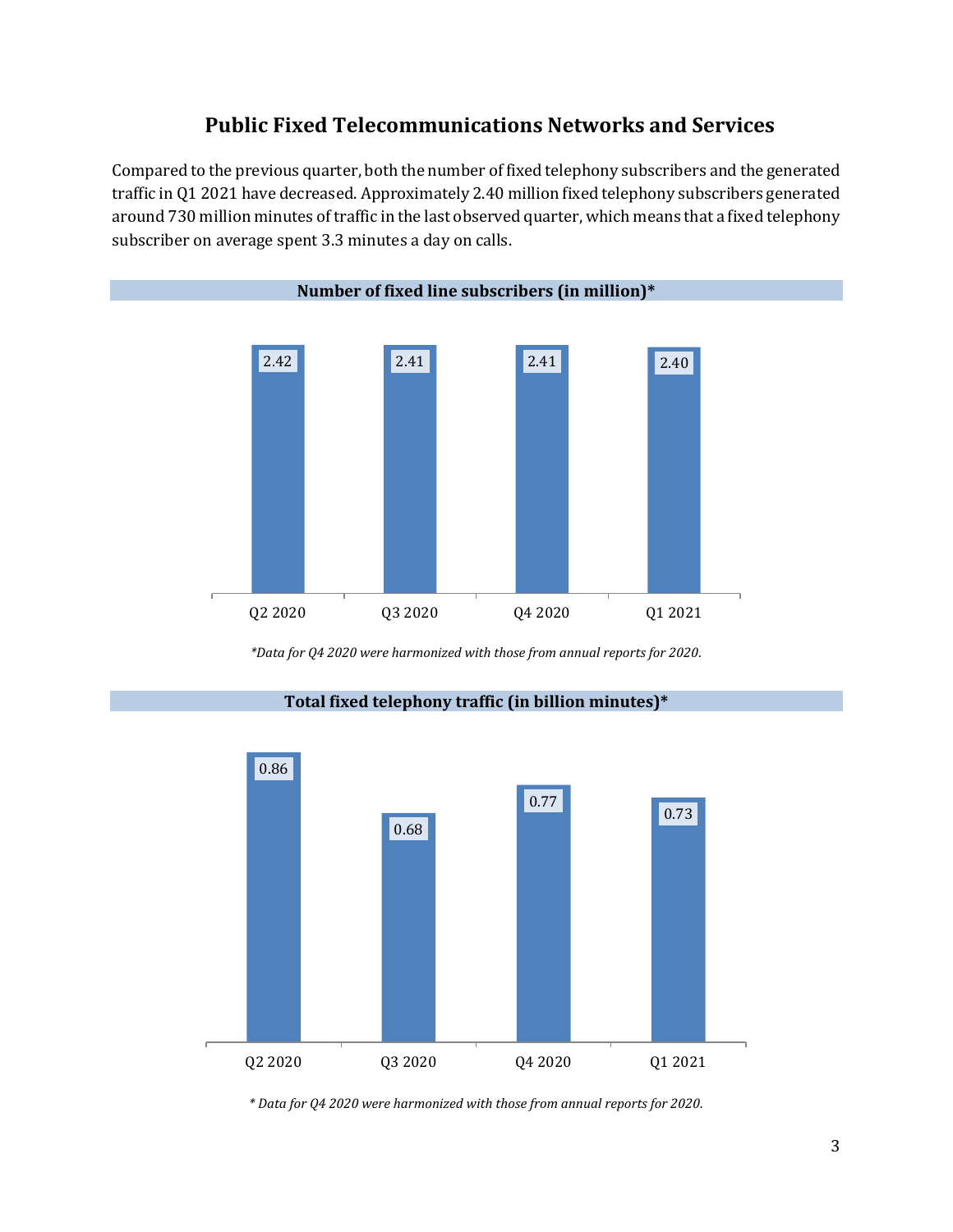The subscriber structure has not changed over the observed quarters: 88% of the fixed telephony subscribers in Q1 2021 remain to be natural persons, i.e. private users. In all observed quarters, the largest share of the fixed telephony traffic is accounted for by the national traffic, with 95% in Q1 2021.



The outgoing calls from fixed network are mostly directed towards other fixed networks, while the international traffic is dominated by incoming calls.



**Structure of national and international traffic in fixed telephony**

*\* Data for the last three quarters of 2020 were corrected in accordance with data from annual reports for 2020.*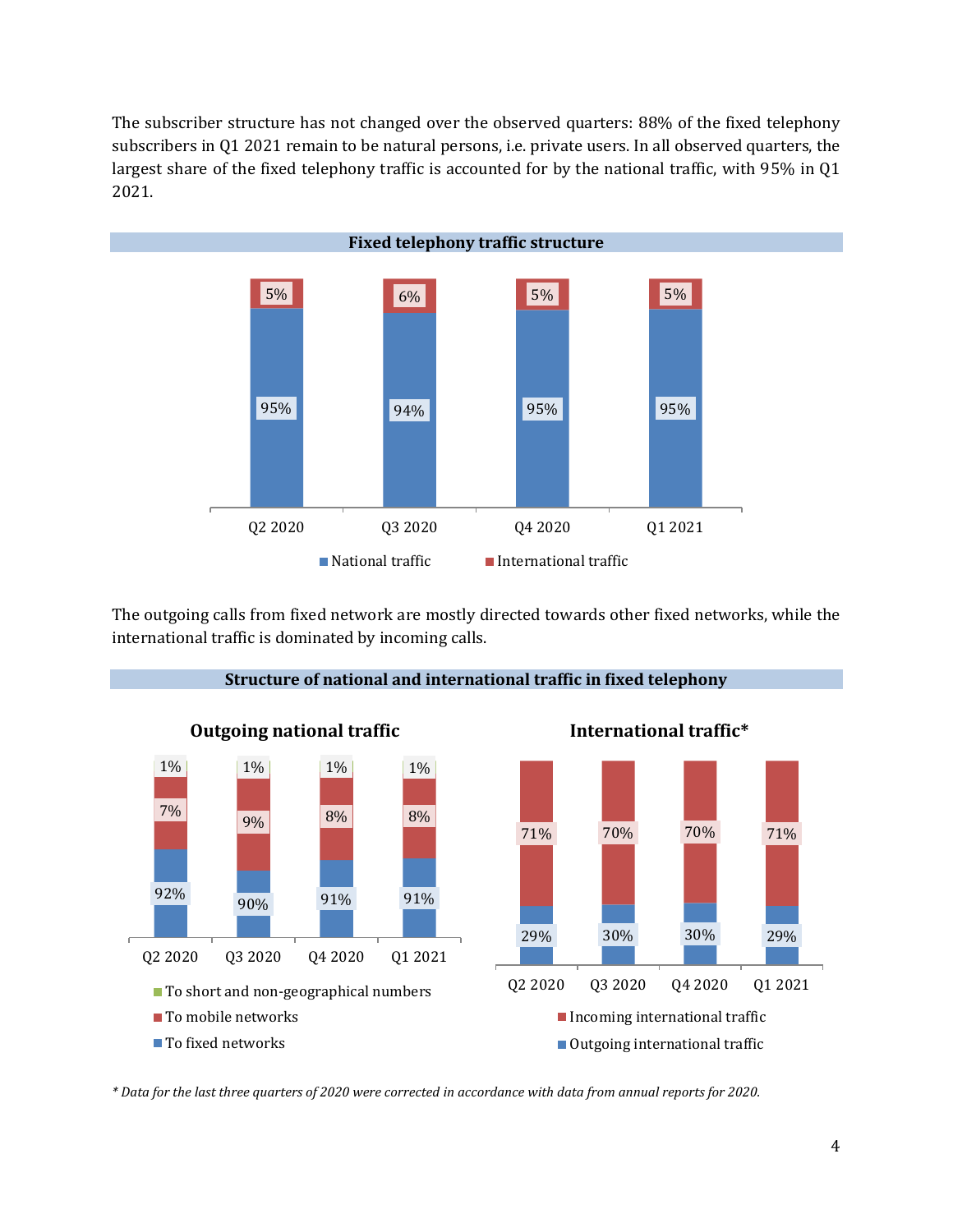Below is shown the leading operators' market share in terms of the number of subscribers in Q1 2021.



#### **Operators' market share by number of subscribers in Q1 2021**

The number of portings in the first quarter of 2021 was 8.6 thousand (around 2.8 thousand a month), showing a decrease compared to the previous quarter.

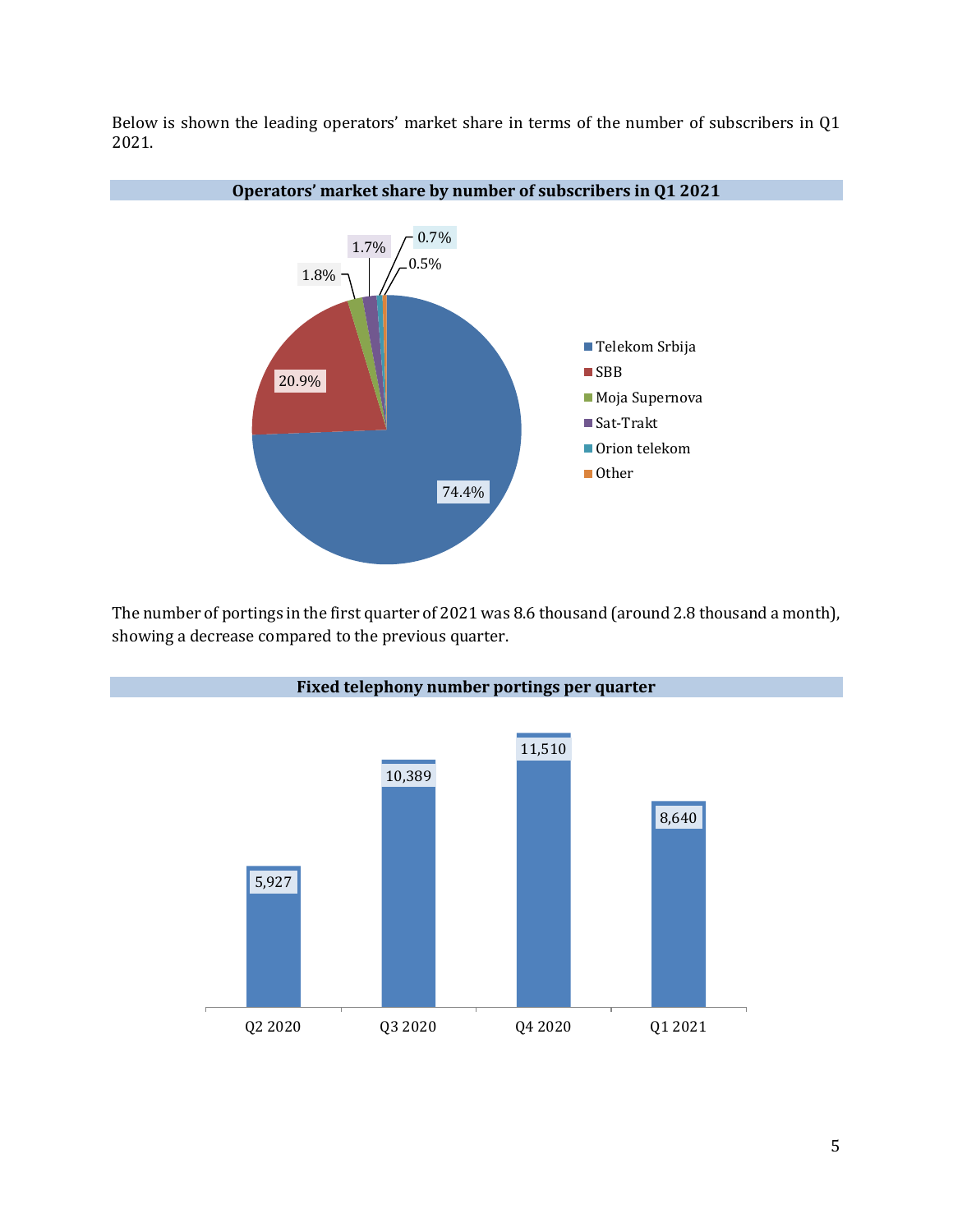### **Public Mobile Telecommunications Networks and Services**

In the first quarter of 2021, there were approximately 8.25 million active mobile telephony subscribers that generated around 5.2 billion minutes of national and international traffic and sent around 1.25 billion SMS messages. On average, in Q1 2021, a mobile user spent around 7 minutes a day on calls and sent 1.7 text messages. On the mobile networks market, a slight decrease in the number of active mobile telephony subscribers has been observed in Q1 2021.



In Q1 2021, both the effectuated voice traffic in mobile networks and the SMS traffic have decreased compared to the previous quarter.



*\* Data for the last three quarters of 2020 were corrected in accordance with data from annual reports for 2020.*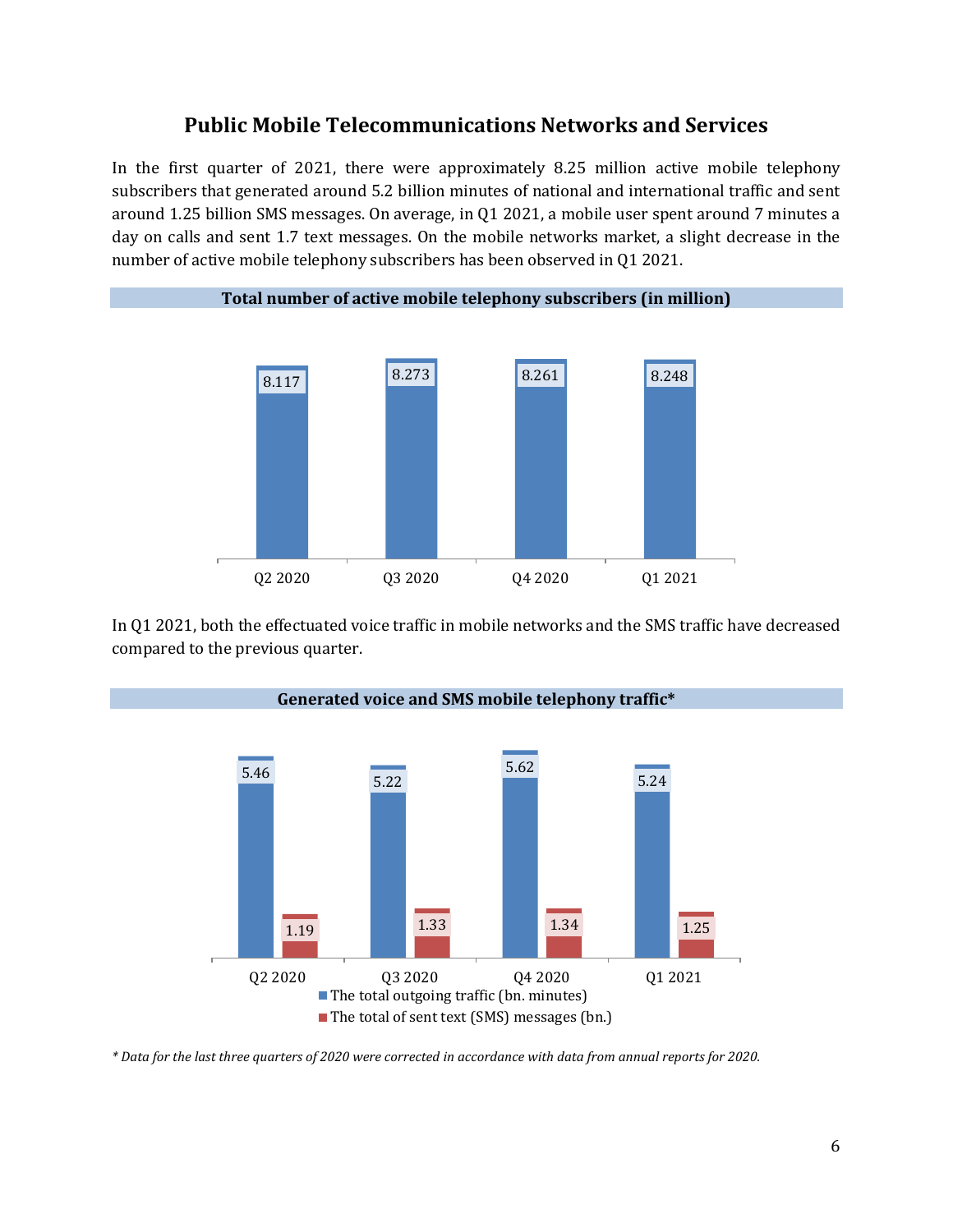In Q1 2021, the number of postpaid subscribers has increased compared to the previous quarter, with the number of prepaid users in decline.



The majority of postpaid subscribers are natural persons, accounting for around 73%, much the same as in other observed quarters.



**Number of prepaid and postpaid subscribers (in million)**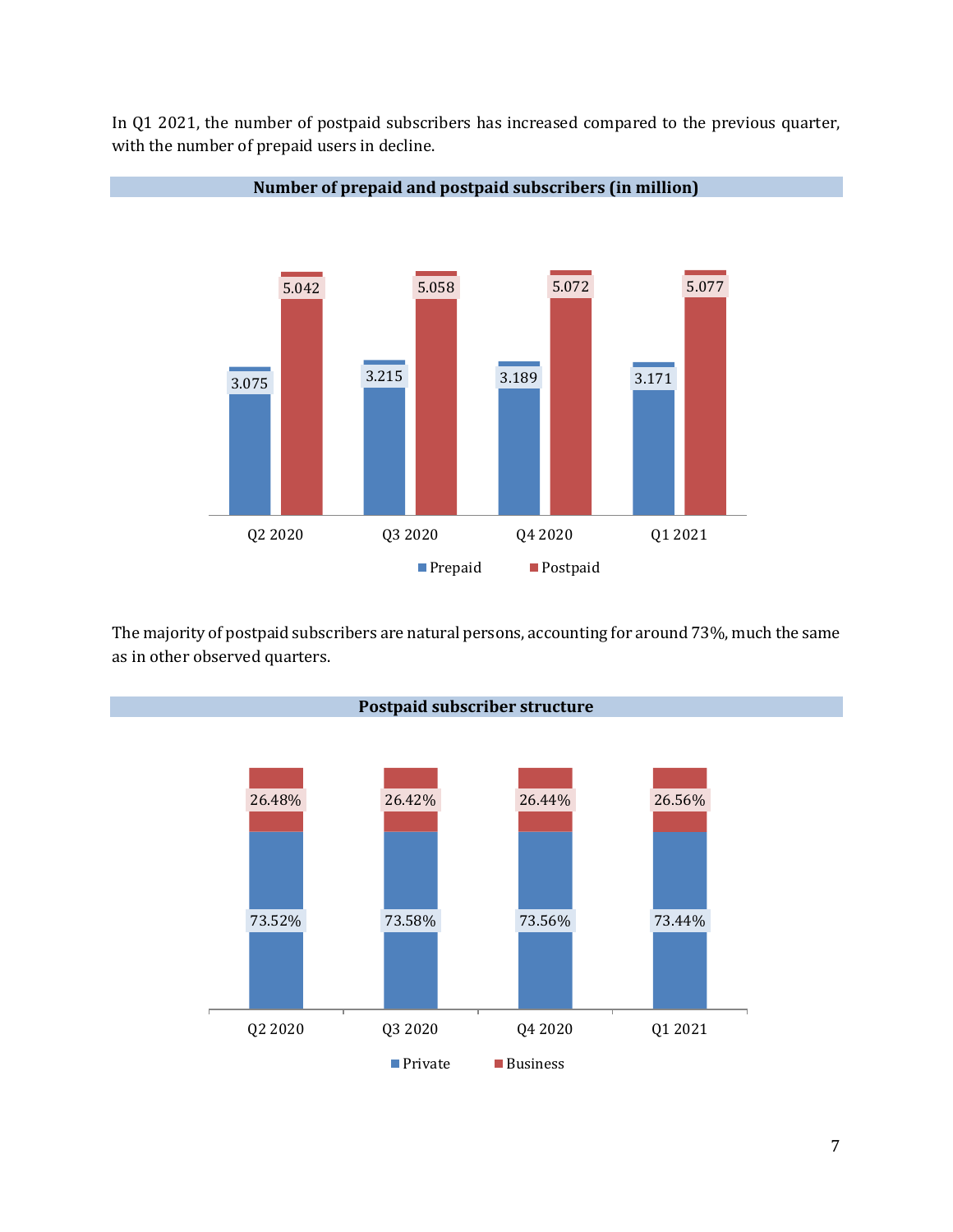Most of the outgoing traffic in Q1 2021 has been generated within the same mobile network (53%). As for the roaming, the subscribers of foreign networks generated more traffic than the subscribers of national networks abroad.



*\* Data for the last three quarters of 2020 were corrected in accordance with data from annual reports for 2020.*

There have not been any significant changes in market shares in terms of the number of users, compared with the previous quarter.



#### **Market share in terms of number of users in Q1 2021**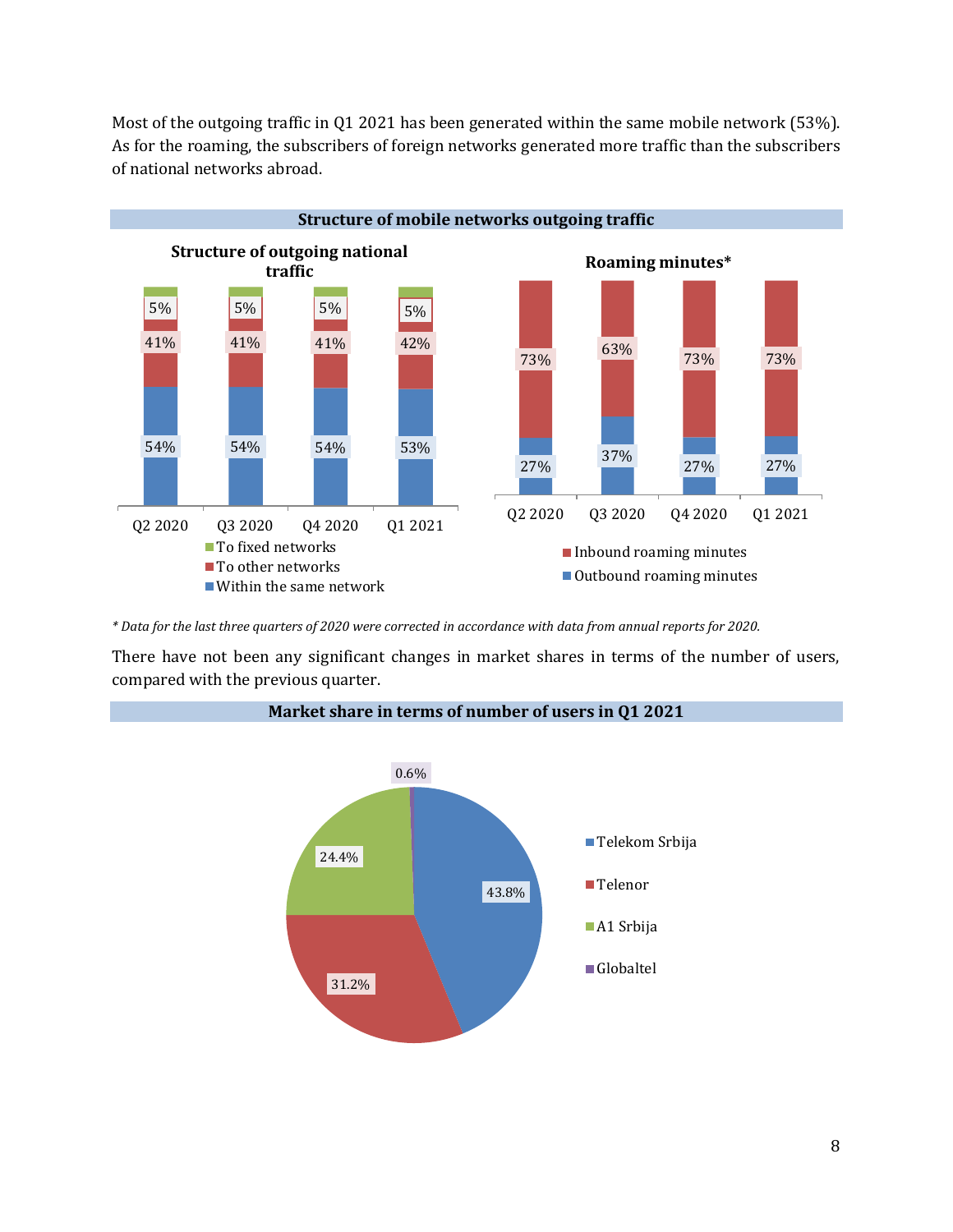Data transmission over mobile network has shown growth in the analyzed period, amounting to 140.2 million GB in Q1 2021, which means that a mobile broadband subscriber used on average 240 MB daily, or around 7.27 GB a month.



*\* Data for the last three quarters of 2020 were corrected in accordance with data from annual reports for 2020.*

The number of mobile telephony number portings was approximately 24.9 thousand in the first quarter of 2021, or approximately 8.3 thousand per month, representing an increase compared to the previous quarter.

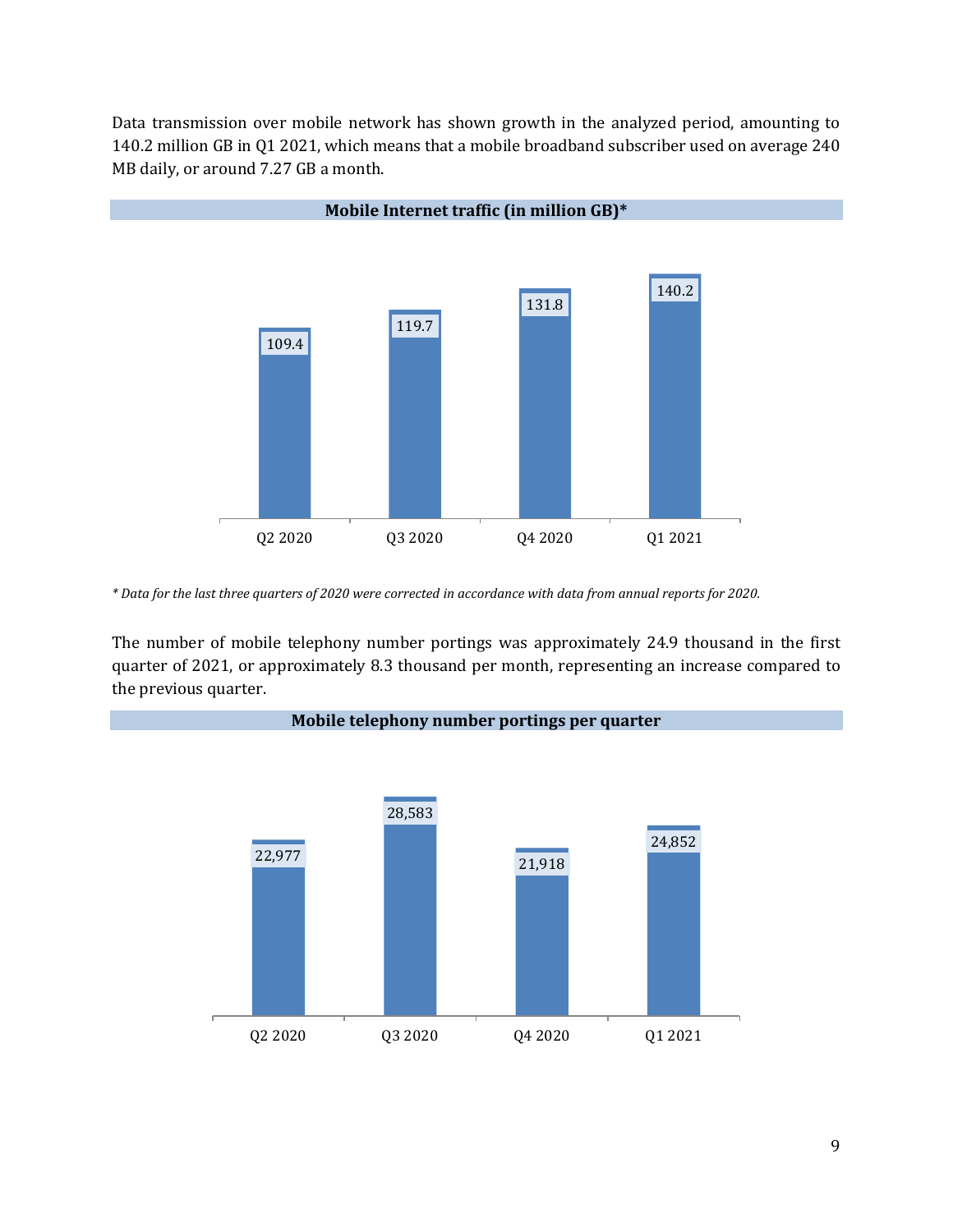### **Broadband Internet Access**

Compared to the previous quarter, the number of fixed broadband Internet access users in Q1 2021 has increased, amounting to approximately 1.76 million subscribers.



*\* Data for Q4 2020 were harmonized with those from annual reports for 2020.*

Most fixed broadband Internet subscribers have xDSL or cable access. The number of both xDSL subscribers and cable access subscribers has been marked by a slight drop in the analyzed period.



*\* Data for the last three quarters of 2020 were corrected in accordance with data from annual reports for 2020.*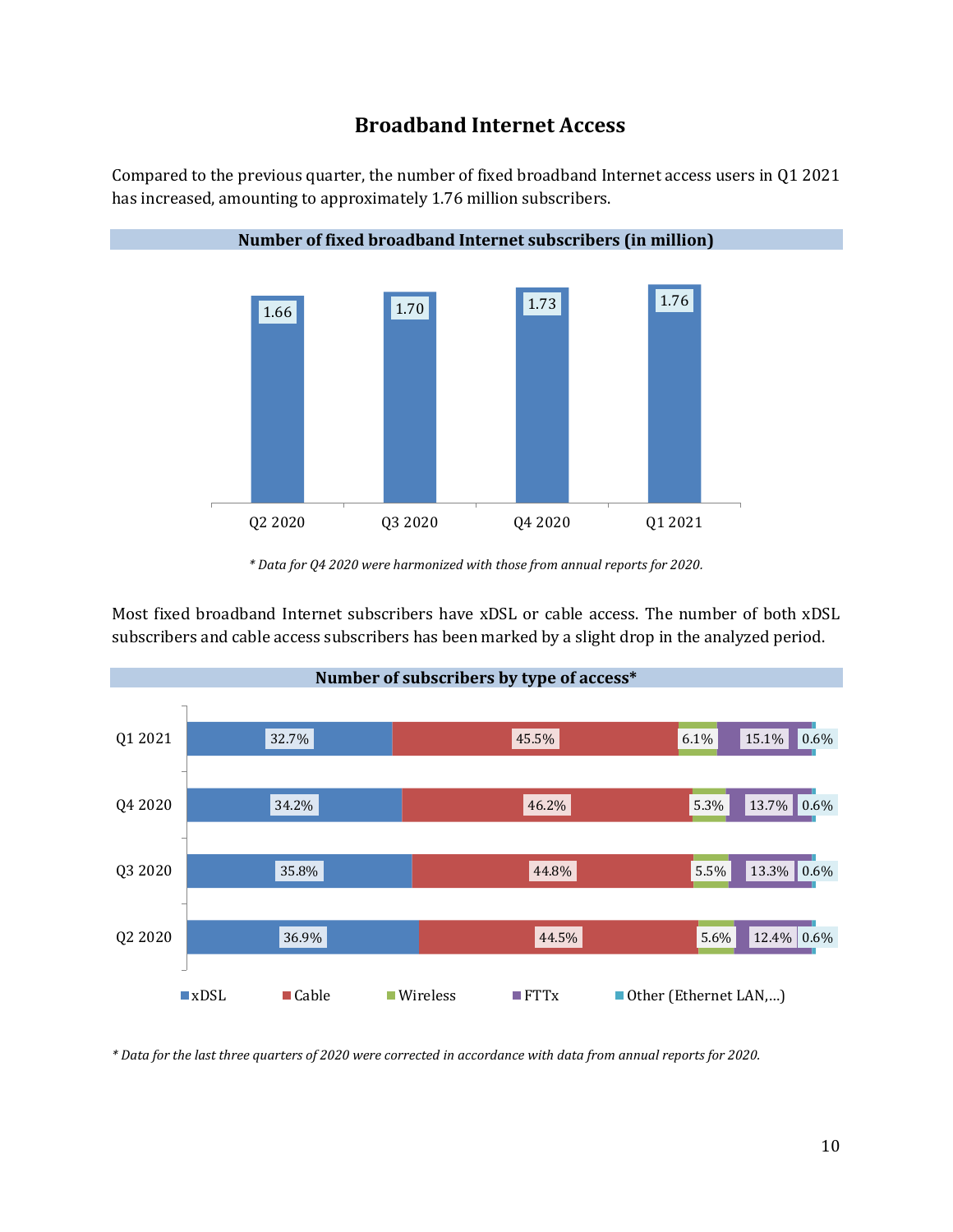In Q1 2021, the majority of subscribers used Internet speed between 10 Mbit/s to less than 30 Mbit/s over 50 Mbit/s and Internet access rate of more than 100 Mbit/s.



*\* Data for the last three quarters of 2020 were corrected in accordance with data from annual reports for 2020.*

The following figure shows the leading operators' market shares for Q1 2021, in terms of the number of subscribers.



#### **Market share in terms of number of fixed broadband subscribers in Q1 2021**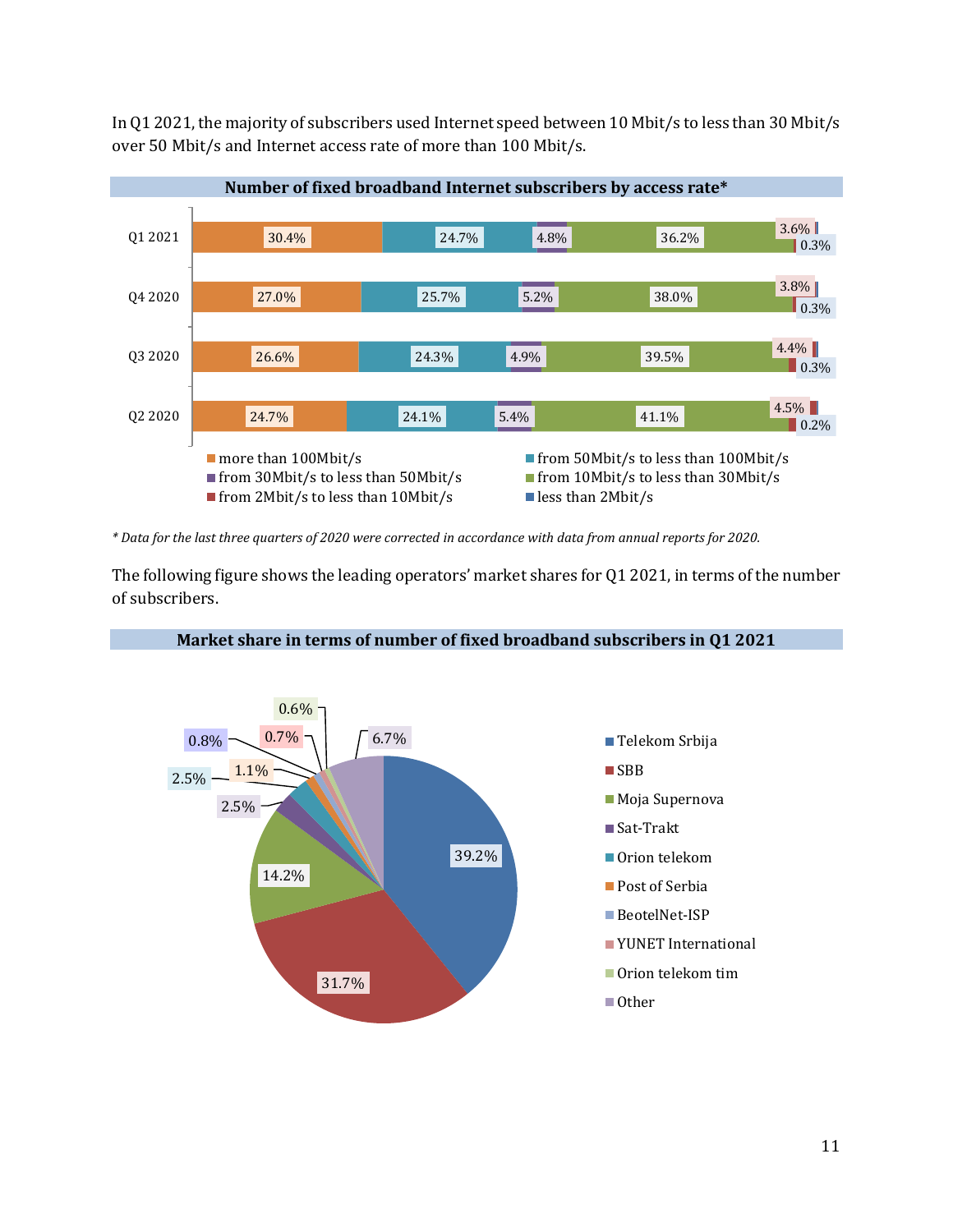The number of active mobile broadband subscribers in Q1 2021 has slightly decreased compared to the previous quarter, amounting to 6.55 million. The number of M2M subscriptions has marked a slight growth, amounting to 315 thousand in the first quarter of 2021.



**Number of active mobile broadband users and M2M subscribers**

*\* Active mobile broadband users include subscribers of data transmission services contracted together with voice services, or as an additional package to the voice tariff plan, whereas subscribers of other data transmission services represent mobile broadband transfer users with single service agreement, separate from voice service (data card subscriptions, USB modem/dongle subscriptions, tablet subscriptions and similar).*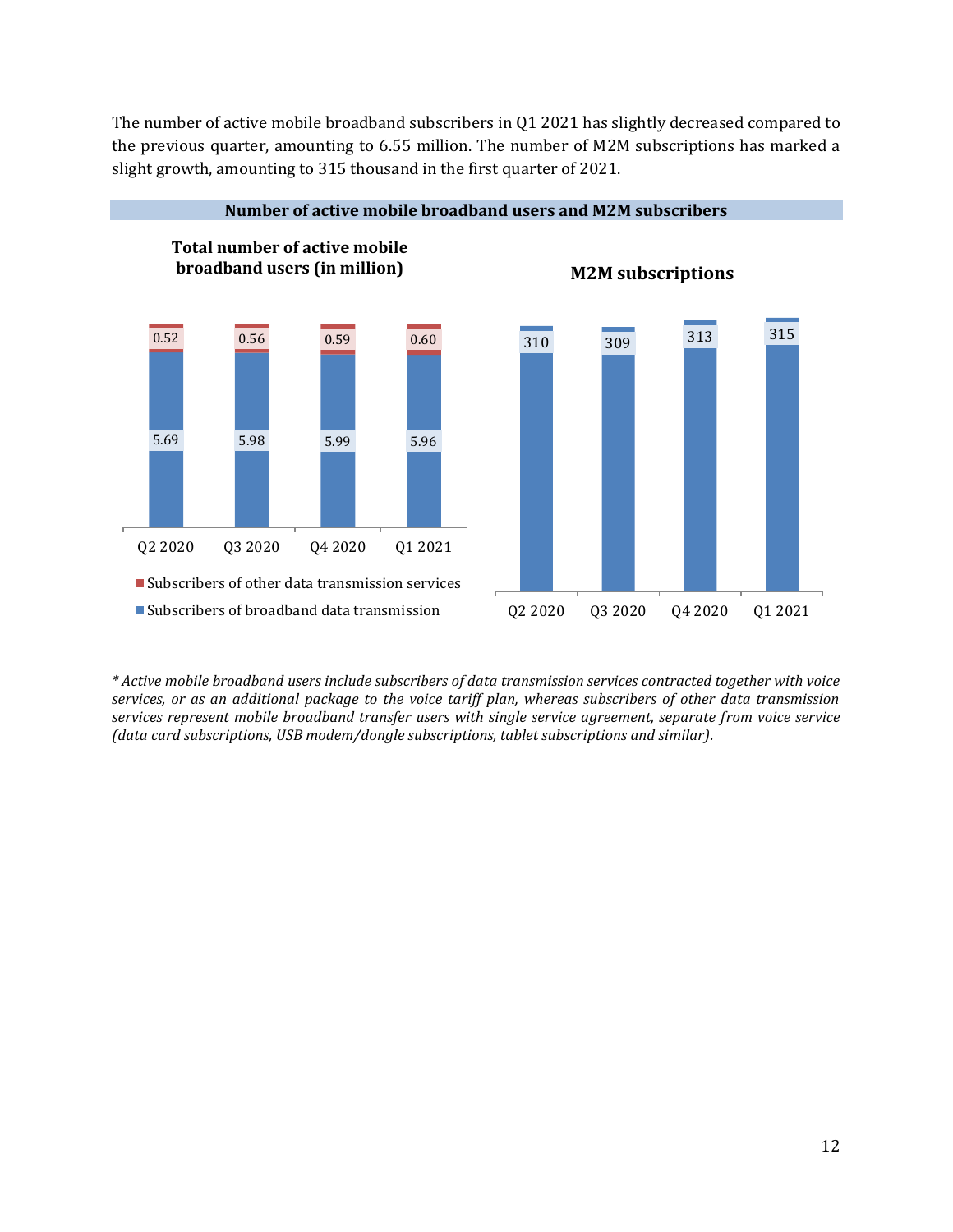### **Media Content Distribution**

Compared to the previous period, the number of media content distribution service subscribers has increased, amounting to approximately 2.11 million in Q1 2021.



*\* Data for Q4 2020 were harmonized with those from annual reports for 2020.*

In Q1 2021, most subscribers used CATV distribution, either analogue or digital (around 57%). The number of both IPTV subscribers and DTH subscribers has slightly increased, while the services of wireless network and Internet media content distribution were the least used.



*\* Data for Q4 2020 were harmonized with those from annual reports for 2020.*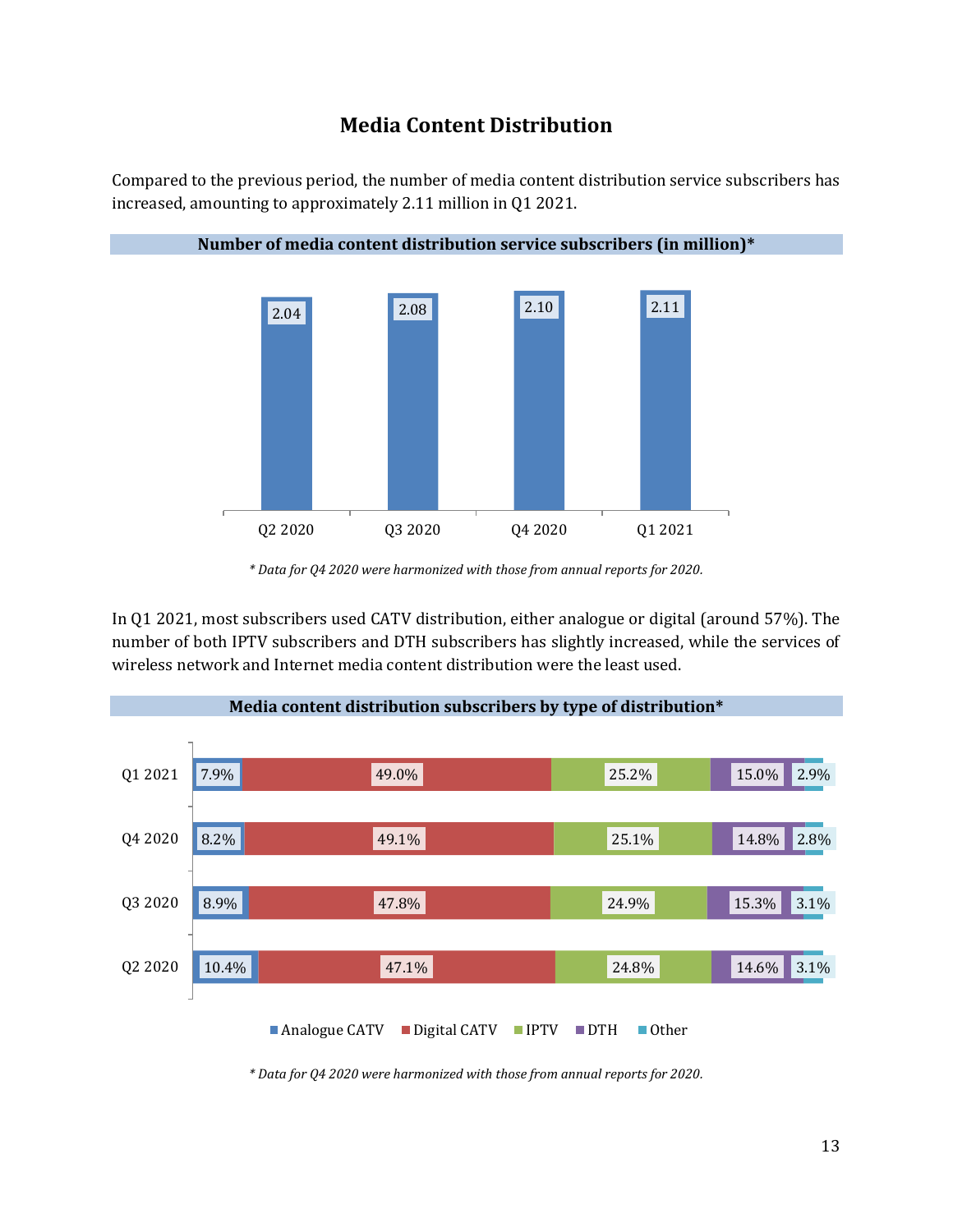The number of met requests for additional services, such as video on demand (VoD), content recording, TV on mobile devices, playback etc, has increased in Q1 2021 compared to Q4 2020, amounting to approximately 491 million requests, or some 69 requests a month per user. The number of met VoD requests in Q1 2021 was around 17.3 million.



In the first quarter of 2021, around 35% of media content distribution subscribers with the possibility to have additional channels, subscribed to such programmes.

The following figure shows the leading operators' market shares for Q1 2021, in terms of the number of subscribers.

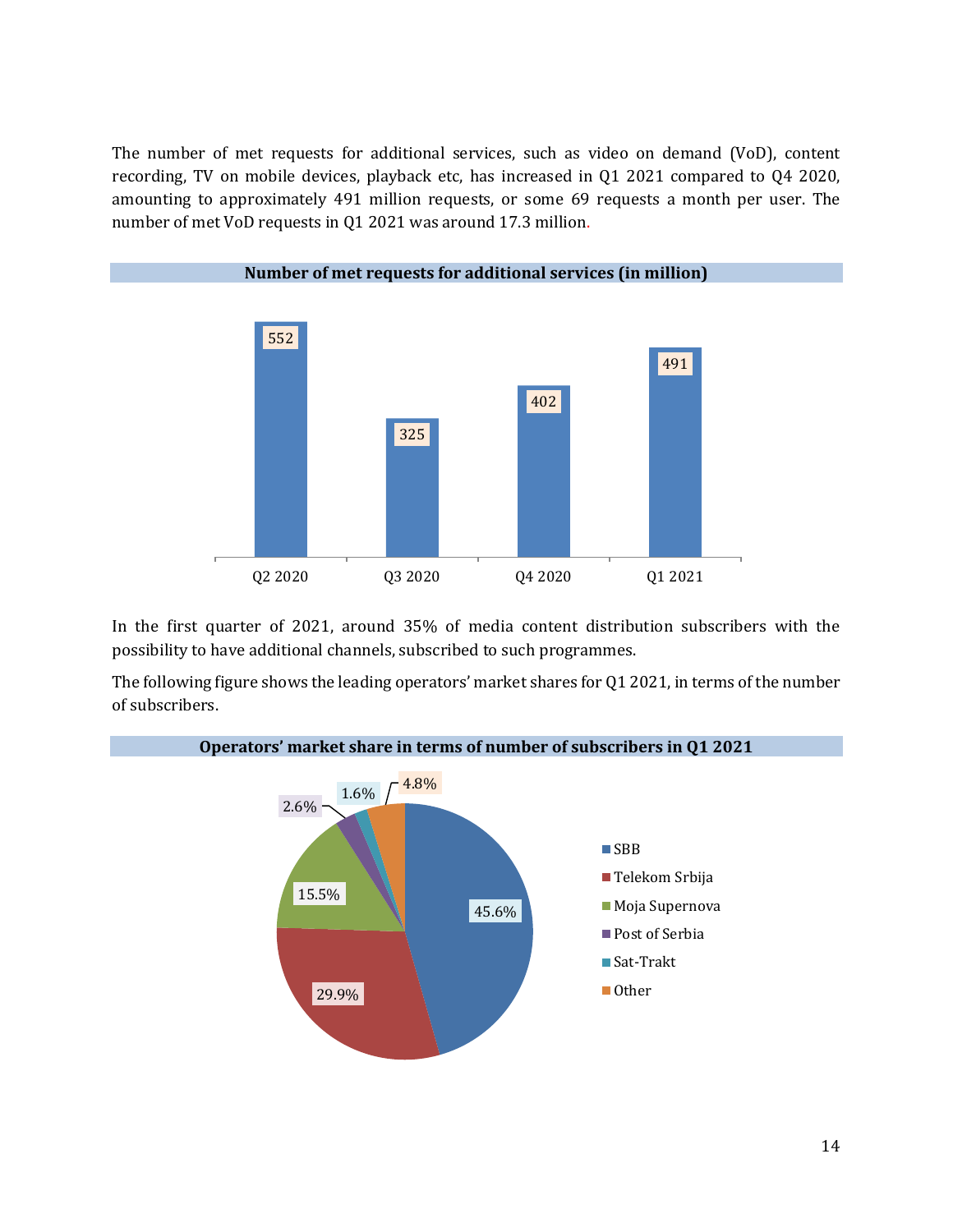### **Bundled Services**

The number of bundled service subscribers in Q1 2021 has increased compared to the previous quarter, amounting to approximately 1.57 million. Packages offering three services were most used, whereas least used were packages with four services.



*\* Data for Q4 2020 were harmonized with those from annual reports for 2020.*

Of all bundled services offered by operators in  $Q1$  2021, the most popular was the package with broadband Internet access, fixed telephony and TV, followed by a double-play offering broadband Internet access and TV, as well as the only available quad-play package including broadband Internet access, fixed telephony, TV and mobile telephony. A triple-play service offering broadband Internet access, fixed telephony and TV accounted for the highest subscriber growth rate in Q1 2021. A double-play offering fixed and mobile telephony, triple-play offering fixed and mobile telephony and TV, as well as a recently introduced package including mobile telephony and TV have had the lowest number of subscribers. The shares of different bundled services in terms of the number of subscribers are given below.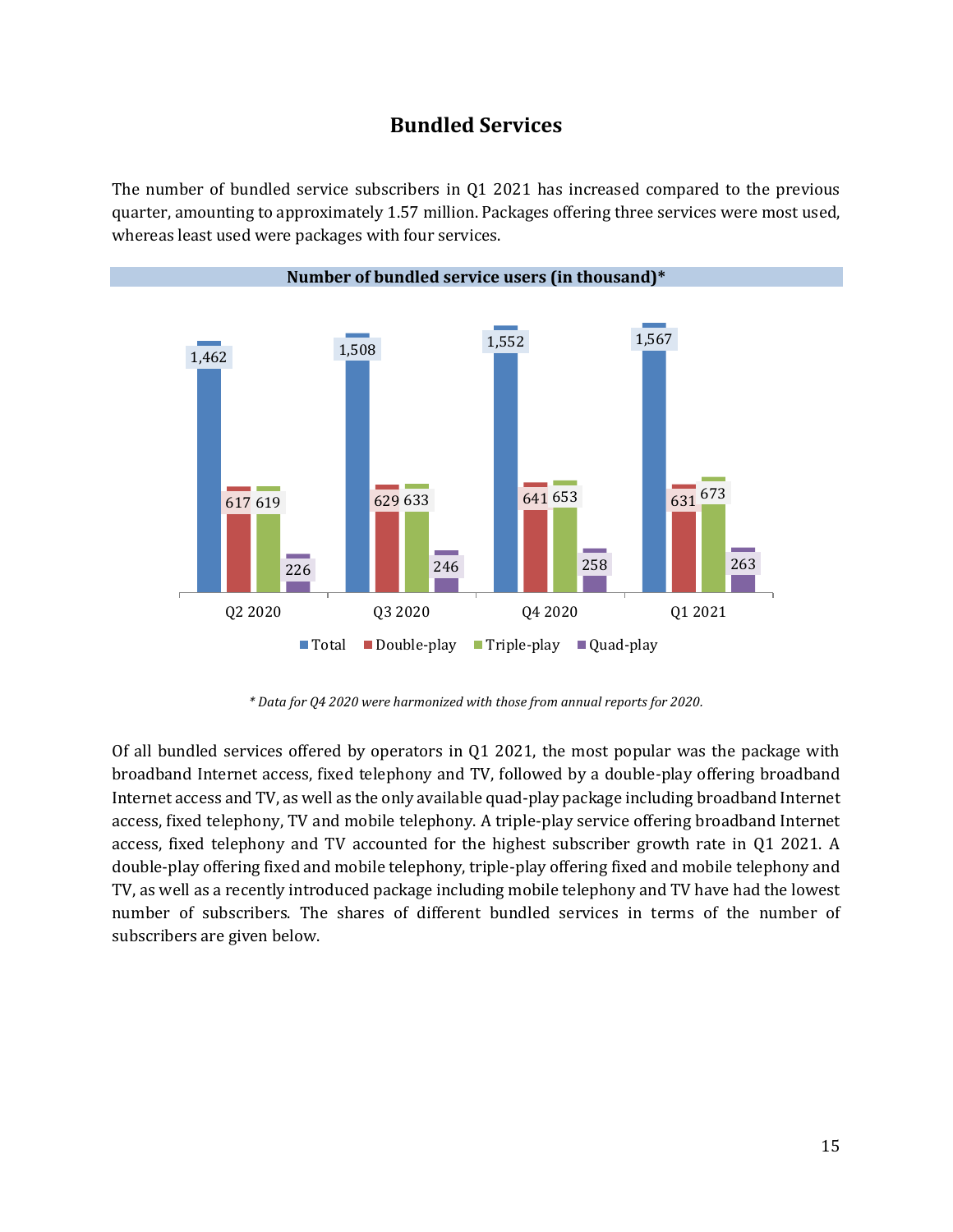

Changes in different packages' number of subscribers can be seen below.



**Number of bundled service users by type of service (in thousand)\***

*\* Data for Q4 2020 were harmonized with those from annual reports for 2020.*